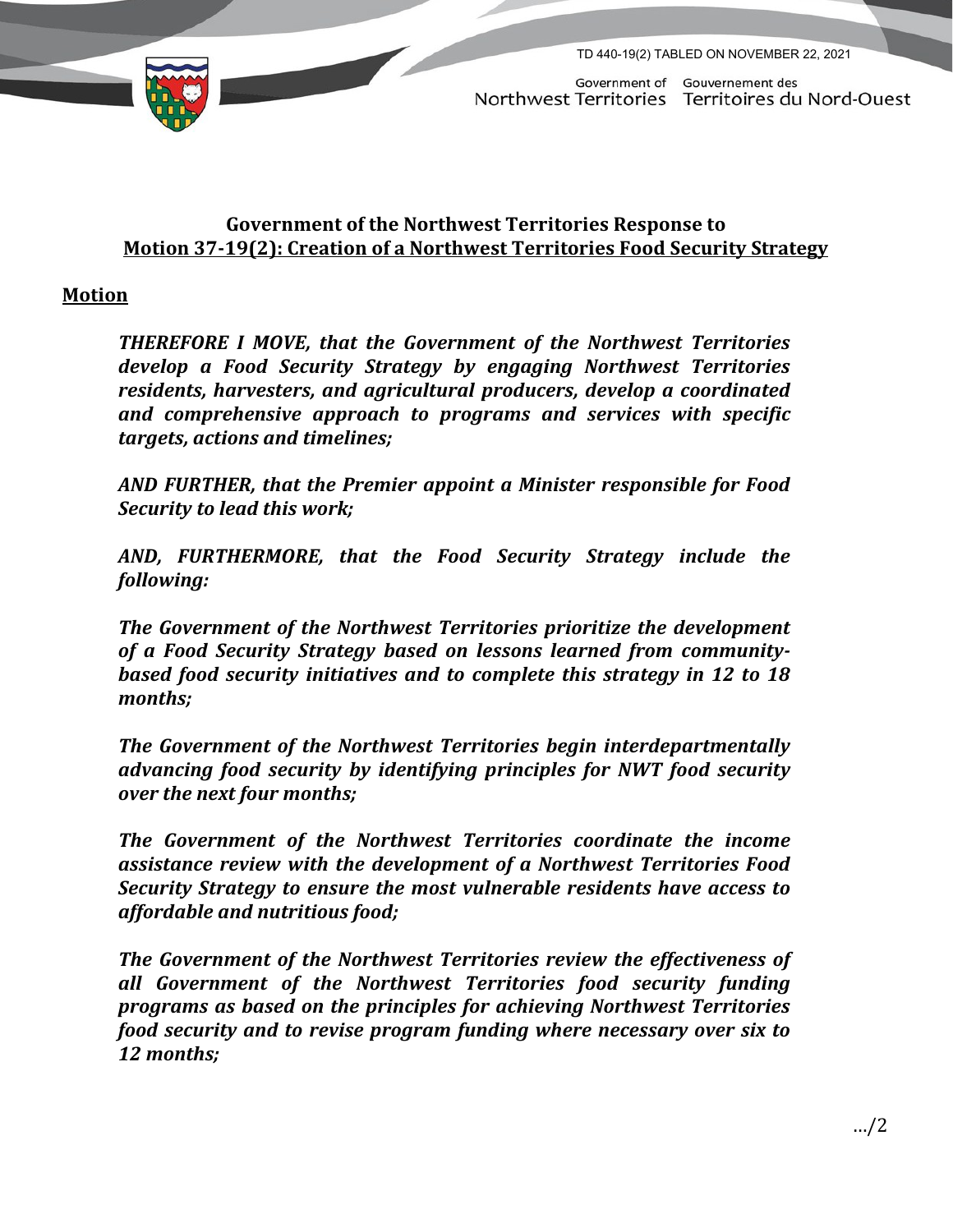*The Government of the Northwest Territories implement communitybased food security coordinators in the most food insecure communities in the Northwest Territories;*

*The Government of the Northwest Territories remove all of its legislative regulatory barriers over the next 12 months to facilitate regional sharing of harvested meat or other food products;*

*The Government of the Northwest Territories pilot an initiative immediately that improves the effectiveness of community-based freezers, kitchens, and food preparation and food storage programs in the highest risk communities and use this experience to inform the development of the food security strategy;*

*The Government of the Northwest Territories develop and implement tracking of local food production, set specific targets to improve food security; and,*

*The Government of the Northwest Territories develop and implement a Northwest Territories food security website with email and phone contacts immediately so there is a clear point of contact in the Government of the Northwest Territories to track community concerns and advance initiatives;* 

*AND FURTHERMORE, that the Government respond to this motion within 120 days.* 

## **GNWT Response**

The GNWT agrees that food security is a priority, and with the intent of this Motion. The Minister of Industry, Tourism and Investment (ITI) is the lead Minister for the food security mandate of the 19th Assembly. ITI is continuing to work very closely with its food security partner departments, which also have responsibility for aspects of the food security file, to advance interdepartmental coordination.

Any work to advance the food security file should build on the engagement, action items, and implementation already underway among GNWT food security departments, including the Department of Environment and Natural Resources' (ENR) Sustainable Livelihoods Action Plan, the Department of Health and Social Services (HSS) Anti-Poverty Strategy and ITI's Agriculture Strategy and Strategy for Revitalizing the Great Slave Lake Commercial Fishery, all of which deal with different aspects of food security. The Assistant Deputy Minister Food Security committee will be reviewing these strategies to see if there is a need to develop a new approach to address and advance any gaps.